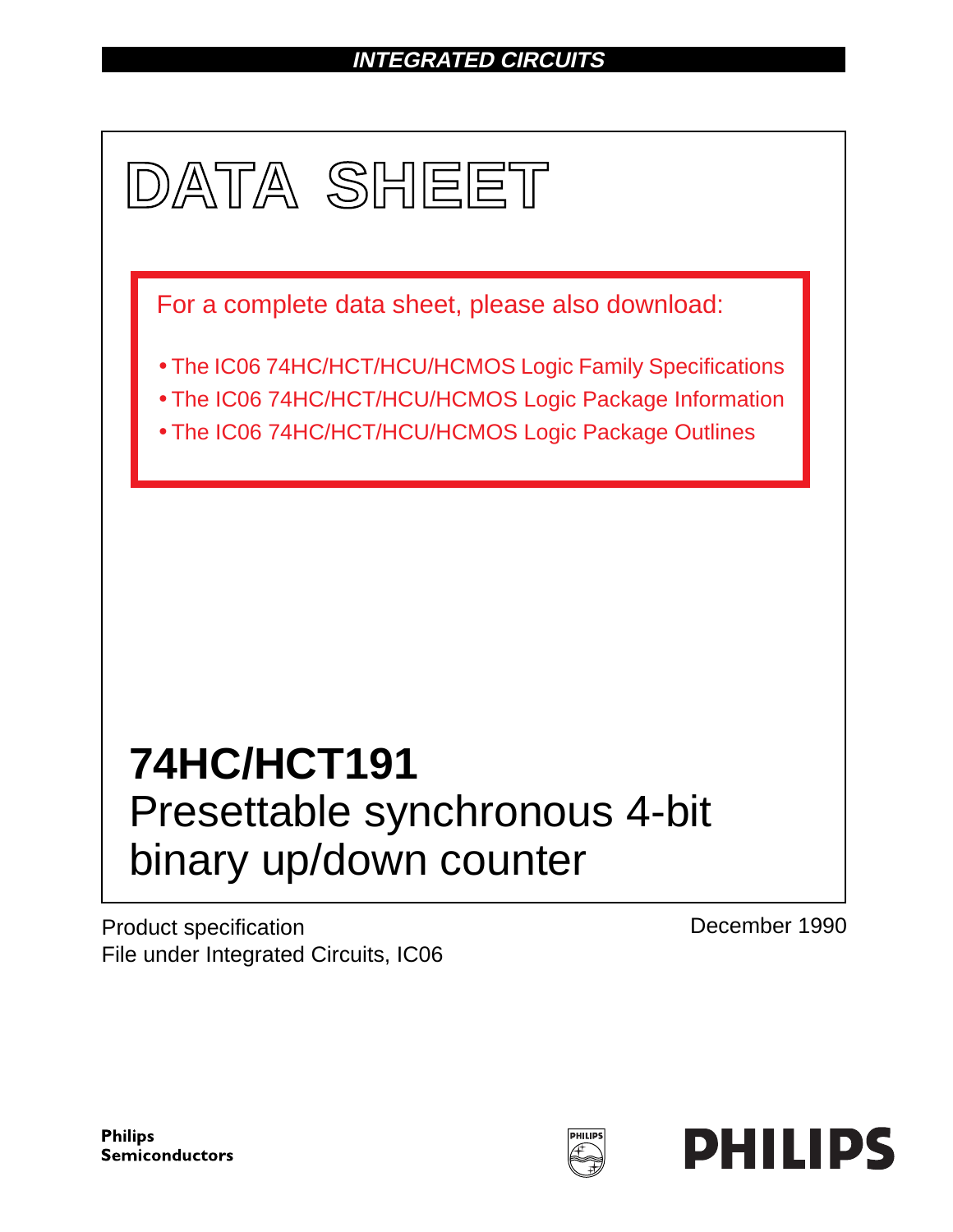## **Presettable synchronous 4-bit binary up/down counter 74HC/HCT191**

### **FEATURES**

- Synchronous reversible counting
- Asynchronous parallel load
- Count enable control for synchronous expansion
- Single up/down control input
- Output capability: standard
- $\bullet$  I<sub>CC</sub> category: MSI

### **GENERAL DESCRIPTION**

The 74HC/HCT191 are high-speed Si-gate CMOS devices and are pin compatible with low power Schottky TTL (LSTTL). They are specified in compliance with JEDEC standard no. 7A.

The 74HC/HCT191 are asynchronously presettable 4-bit binary up/down counters. They contain four master/slave flip-flops with internal gating and steering logic to provide asynchronous preset and synchronous count-up and count-down operation.

Asynchronous parallel load capability permits the counter to be preset to any desired number. Information present on the parallel data inputs ( $D_0$  to  $D_3$ ) is loaded into the counter and appears on the outputs when the parallel load (PL) input is LOW. As indicated in the function table, this operation overrides the counting function.

Counting is inhibited by a HIGH level on the count enable (CE) input. When CE is LOW internal state changes are initiated synchronously by the LOW-to-HIGH transition of the clock input. The up/down  $(\overline{U}/D)$  input signal determines the direction of counting as indicated in the function table. The CE input may go LOW when the clock is in either state, however, the LOW-to-HIGH CE transition must occur only when the clock is HIGH. Also, the U/D input should be changed only when either CE or CP is HIGH.

Overflow/underflow indications are provided by two types of outputs, the terminal count (TC) and ripple clock  $(\overline{RC})$ . The TC output is normally LOW and goes HIGH when a circuit reaches zero in the count-down mode or reaches "15" in the count-up-mode. The TC output will remain HIGH until a state change occurs, either by counting or presetting, or until  $\overline{U}/D$  is changed. Do not use the TC output as a clock signal because it is subject to decoding spikes. The TC signal is used internally to enable the RC output. When TC is HIGH and CE is LOW, the RC output follows the clock pulse (CP). This feature simplifies the design of multistage counters as shown in Figs 5 and 6.

In Fig.5, each  $\overline{RC}$  output is used as the clock input to the next higher stage. It is only necessary to inhibit the first stage to prevent counting in all stages, since a HIGH on  $\overline{CE}$  inhibits the  $\overline{RC}$  output pulse as indicated in the function table. The timing skew between state changes in the first and last stages is represented by the cumulative delay of the clock as it ripples through the preceding stages. This can be a disadvantage of this configuration in some applications.

Fig.6 shows a method of causing state changes to occur simultaneously in all stages. The RC outputs propagate the carry/borrow signals in ripple fashion and all clock inputs are driven in parallel. In this configuration the duration of the clock LOW state must be long enough to allow the negative-going edge of the carry/borrow signal to ripple through to the last stage before the clock goes HIGH. Since the RC output of any package goes HIGH shortly after its CP input goes HIGH there is no such restriction on the HIGH-state duration of the clock.

In Fig.7, the configuration shown avoids ripple delays and their associated restrictions. Combining the TC signals from all the preceding stages forms the CE input for a given stage. An enable must be included in each carry gate in order to inhibit counting. The TC output of a given stage it not affected by its own CE signal therefore the simple inhibit scheme of Figs 5 and 6 does not apply.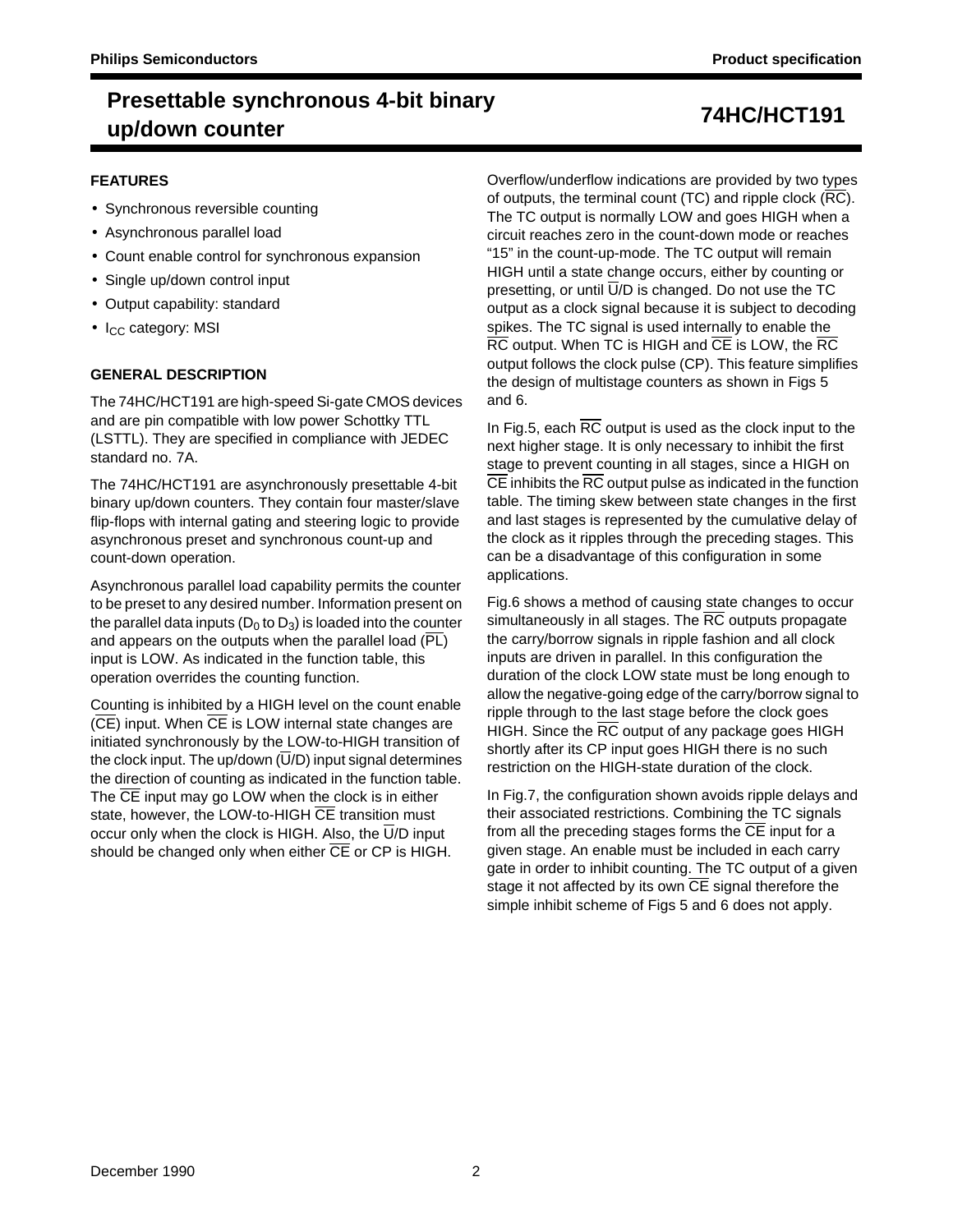### **QUICK REFERENCE DATA**

GND = 0 V;  $T_{amb}$  = 25 °C;  $t_r = t_f = 6$  ns

| <b>SYMBOL</b>                 | <b>PARAMETER</b>                          | <b>CONDITIONS</b>             | <b>TYPICAL</b> | <b>UNIT</b> |            |  |
|-------------------------------|-------------------------------------------|-------------------------------|----------------|-------------|------------|--|
|                               |                                           |                               | HC.            | <b>HCT</b>  |            |  |
| $t_{\rm PHL}$ / $t_{\rm PLH}$ | propagation delay CP to $Q_n$             | $C_1 = 15$ pF; $V_{CC} = 5$ V | 22             | 22          | ns         |  |
| I <sub>max</sub>              | maximum clock frequency                   |                               | 36             | 36          | <b>MHz</b> |  |
| $C_1$                         | input capacitance                         |                               | 3.5            | 3.5         | рF         |  |
| $\mathtt{C_{PD}}$             | power dissipation capacitance per package | notes 1 and 2                 | 31             | 33          | рF         |  |

### **Notes**

1. C<sub>PD</sub> is used to determine the dynamic power dissipation (P<sub>D</sub> in  $\mu$ W):

 $P_D = C_{PD} \times V_{CC}^2 \times f_i + \sum (C_L \times V_{CC}^2 \times f_o)$  where:

 $f_i$  = input frequency in MHz  $f_0$  = output frequency in MHz

 $\Sigma$  (C<sub>L</sub> × V<sub>CC</sub><sup>2</sup> × f<sub>o</sub>) = sum of outputs

 $C_L$  = output load capacitance in pF

 $V_{CC}$  = supply voltage in V

2. For HC the condition is  $V_1 =$  GND to  $V_{CC}$ For HCT the condition is  $V_1$  = GND to  $V_{CC}$  –1.5 V

### **ORDERING INFORMATION**

See "74HC/HCT/HCU/HCMOS Logic Package Information".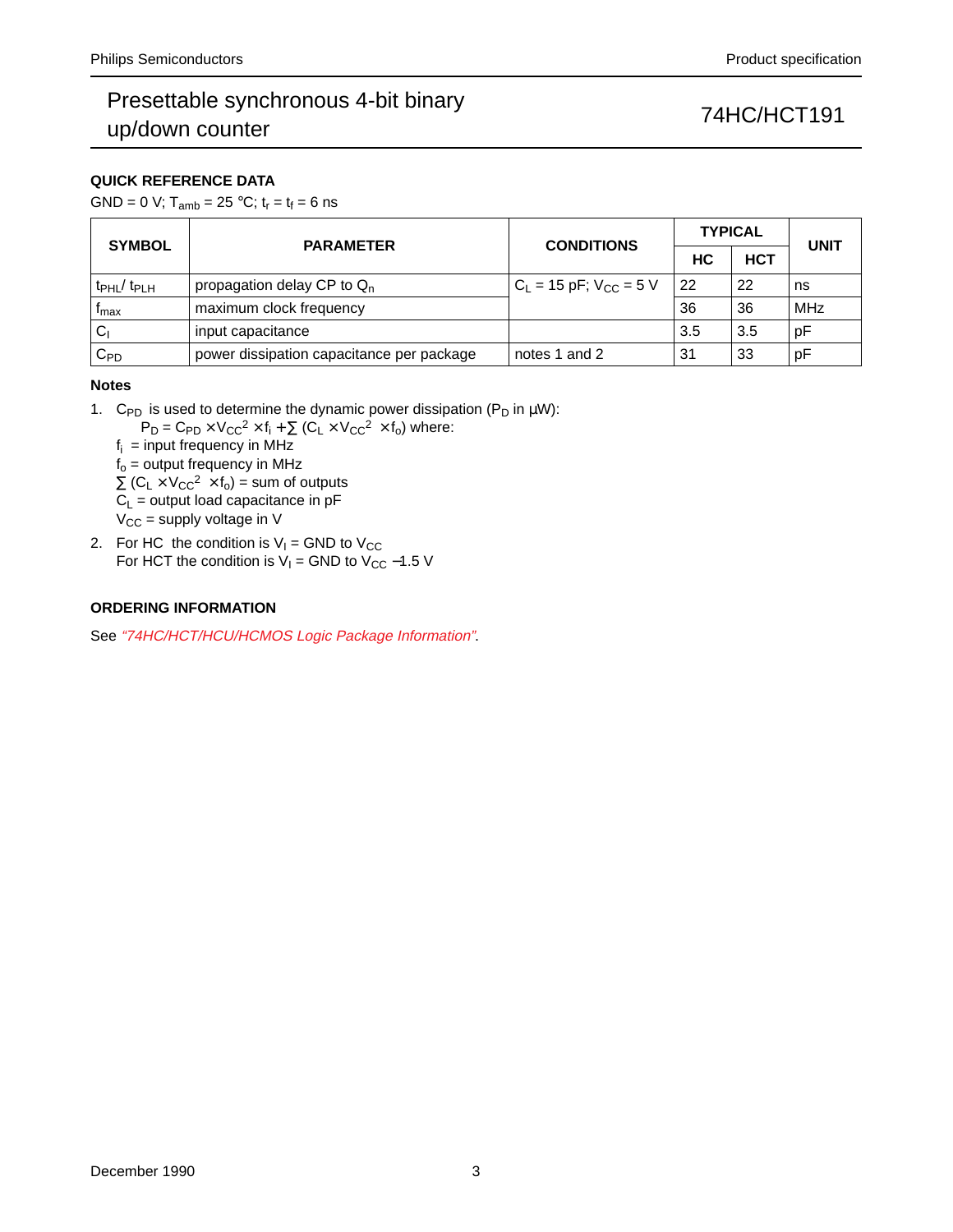### **PIN DESCRIPTION**

| PIN NO.        | <b>SYMBOL</b>          | <b>NAME AND FUNCTION</b>                  |
|----------------|------------------------|-------------------------------------------|
| 3, 2, 6, 7     | $Q_0$ to $Q_3$         | flip-flop outputs                         |
| $\overline{4}$ | $\overline{\text{CE}}$ | count enable input (active LOW)           |
| 5              | U/D                    | up/down input                             |
| 8              | <b>GND</b>             | ground $(0 V)$                            |
| 11             | $\overline{PL}$        | parallel load input (active LOW)          |
| 12             | ТC                     | terminal count output                     |
| 13             | $\overline{RC}$        | ripple clock output (active LOW)          |
| 14             | <b>CP</b>              | clock input (LOW-to-HIGH, edge triggered) |
| 15, 1, 10, 9   | $D_0$ to $D_3$         | data inputs                               |
| 16             | Vcc                    | positive supply voltage                   |

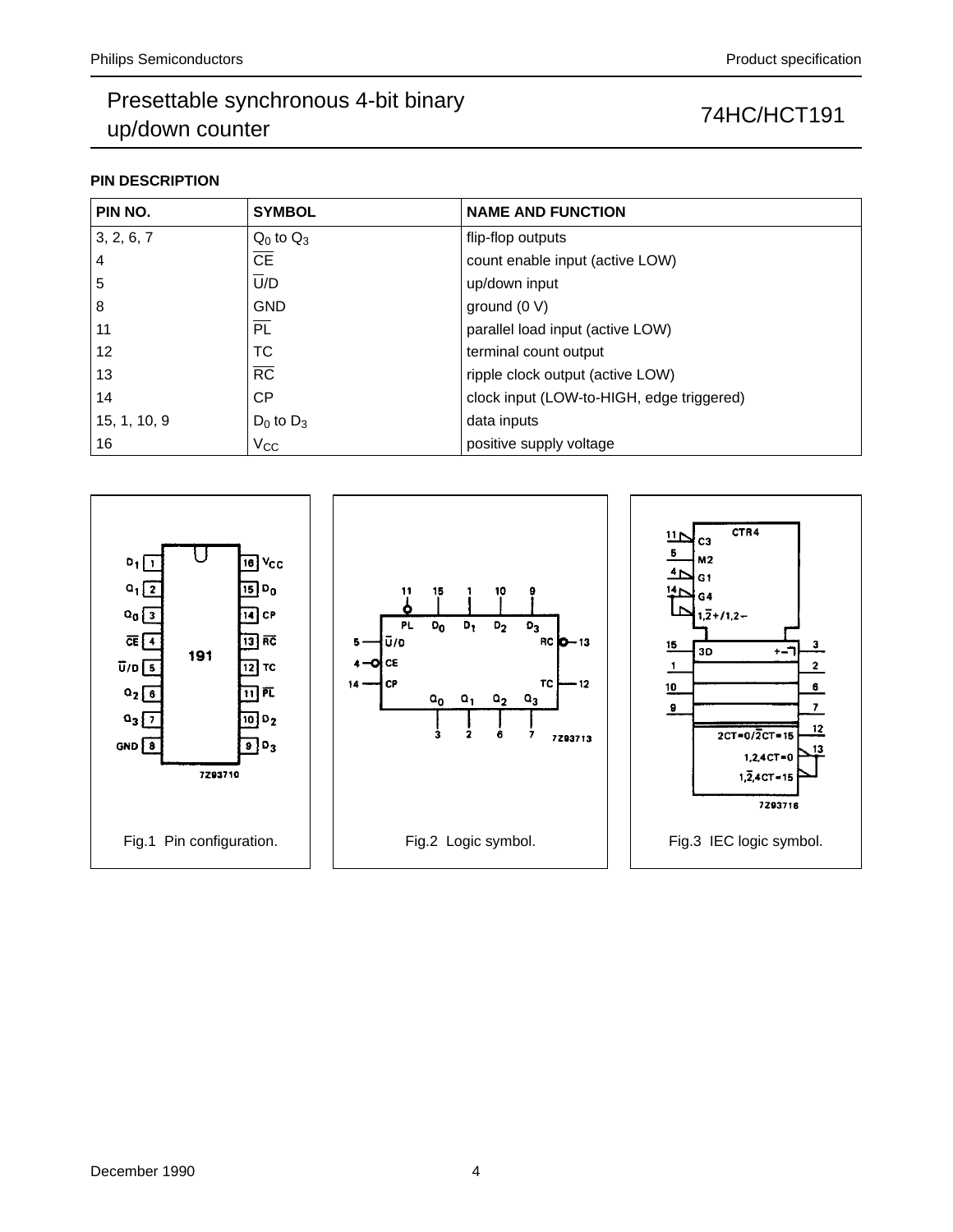

### **FUNCTION TABLE**

| <b>OPERATING MODE</b> |           |        | <b>OUTPUTS</b> |           |       |            |
|-----------------------|-----------|--------|----------------|-----------|-------|------------|
|                       | <b>PL</b> | U/D    | CE             | <b>CP</b> | $D_n$ | $Q_{n}$    |
| parallel load         |           | Х<br>Χ | Χ<br>Х         | Χ<br>∧    | Н     | Н          |
| count up              | Н         |        |                |           | Х     | count up   |
| count down            | н         | Н      |                | ᄉ         | х     | count down |
| hold (do nothing)     | Н         |        | н              | ⋏         | Χ     | no change  |

### **TC AND RC FUNCTION TABLE**

|     | <b>INPUTS</b> |    |    | <b>TERMINAL COUNT STATE</b> | <b>OUTPUTS</b> |    |                 |
|-----|---------------|----|----|-----------------------------|----------------|----|-----------------|
| U/D | <b>CE</b>     | СP | u۵ | Q                           | Q3             | ТС | $\overline{RC}$ |
|     |               |    |    |                             |                |    |                 |
|     |               |    |    |                             |                |    |                 |
|     |               |    |    |                             |                |    |                 |
|     |               |    |    |                             |                |    |                 |
|     |               |    |    |                             |                |    |                 |
|     |               |    |    |                             |                |    |                 |

### **Notes**

1.  $H = HIGH$  voltage level

L = LOW voltage level

I = LOW voltage level one set-up time prior to the LOW-to-HIGH CP transition

 $X =$  don't care

↑ = LOW-to-HIGH CP transition

 $T_{\text{max}}$  = one LOW level pulse

 $\mathbb{L}$  = TC goes LOW on a LOW-to-HIGH CP transition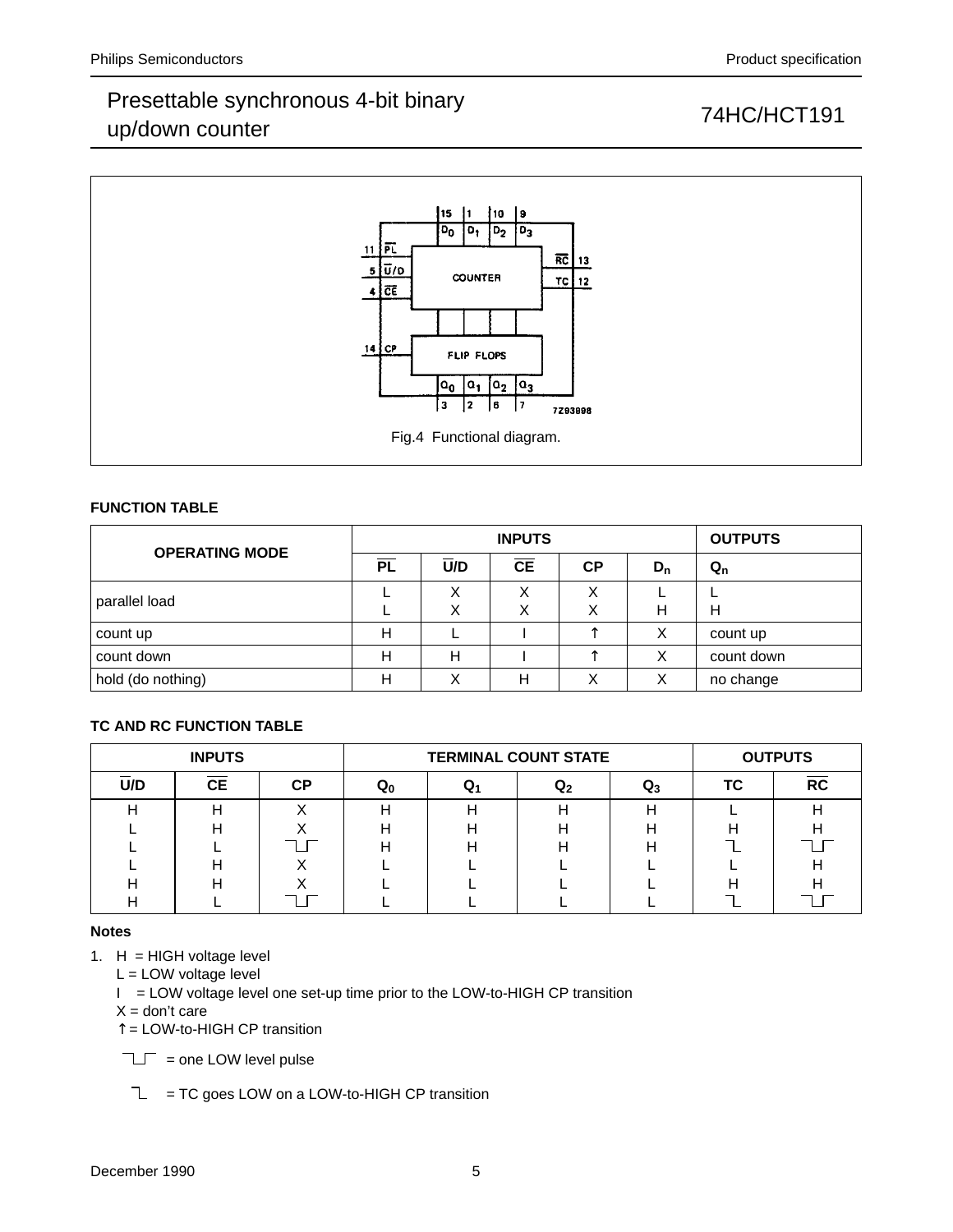## Presettable synchronous 4-bit binary Procedulate cynemology Polytemary<br>up/down counter 74HC/HCT191





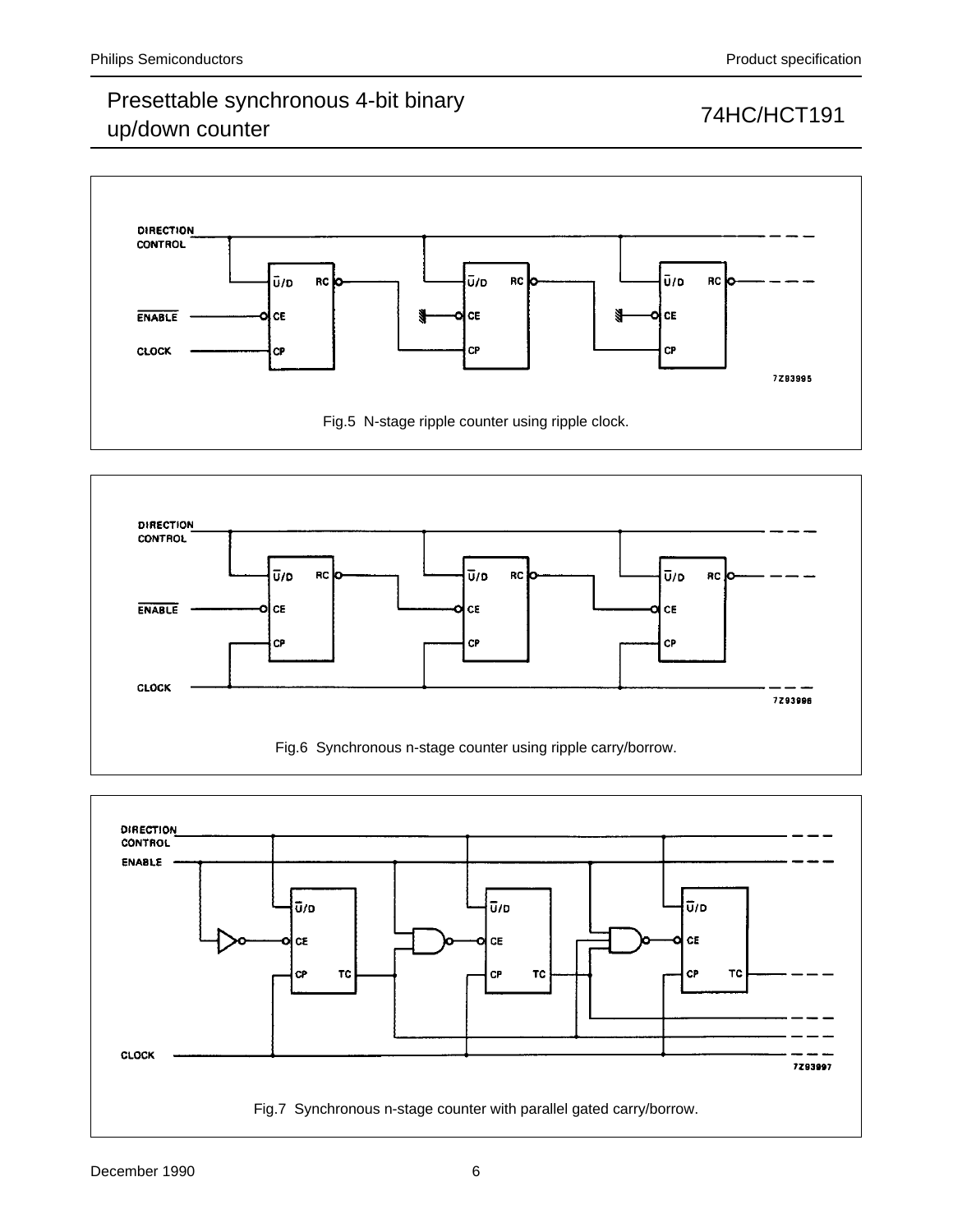

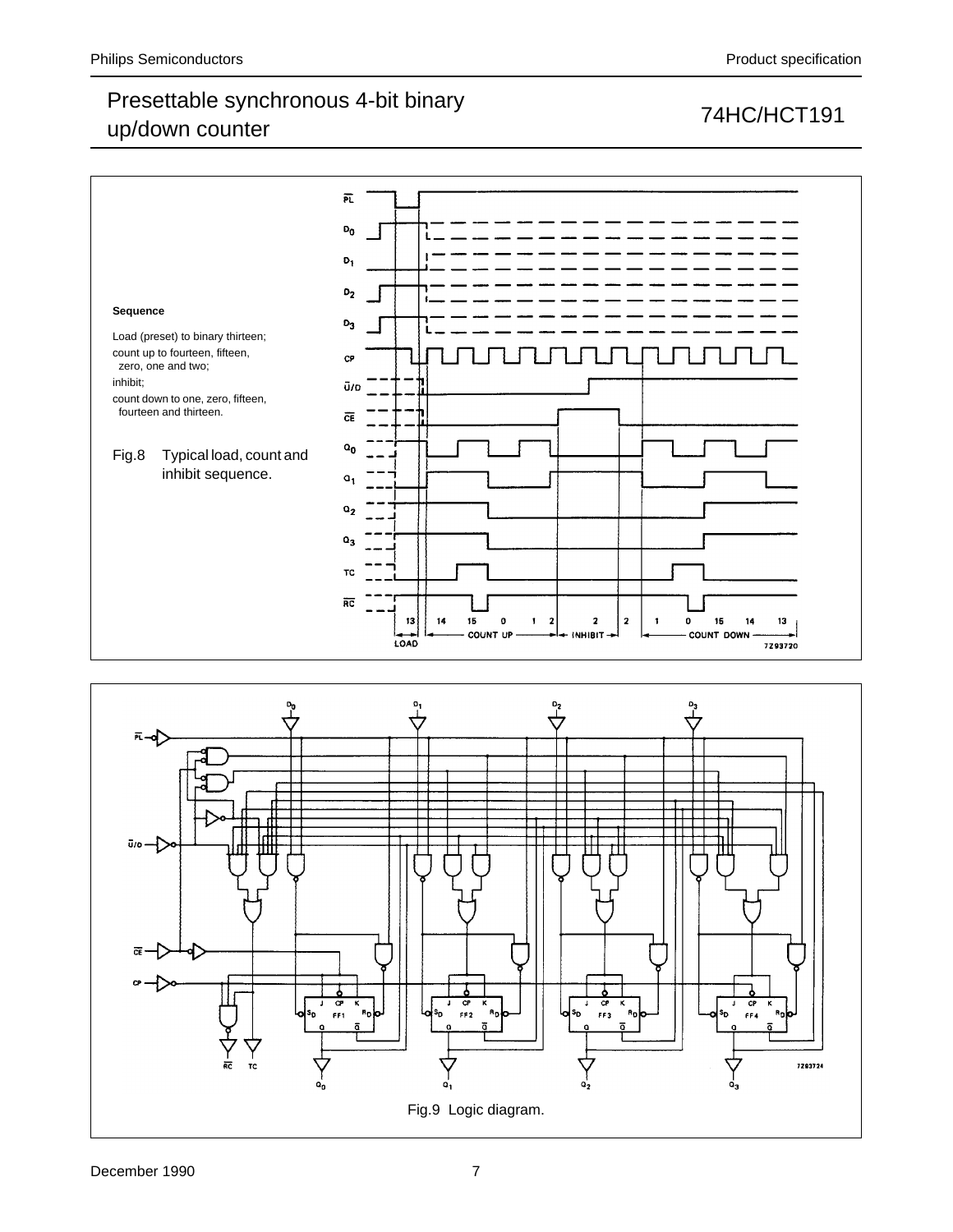## Presettable synchronous 4-bit binary Procedulate cynemology Polytemary<br>up/down counter 74HC/HCT191

### **DC CHARACTERISTICS FOR 74HC**

For the DC characteristics see "74HC/HCT/HCU/HCMOS Logic Family Specifications".

Output capability: standard I<sub>CC</sub> category: MSI

### **AC CHARACTERISTICS FOR 74HC**

GND = 0 V;  $t_r = t_f = 6$  ns;  $C_L = 50$  pF

|                                         | <b>PARAMETER</b>                                         |                 |                            |                 | $T_{amb}$ ( $°C$ ) |                 | <b>TEST CONDITIONS</b> |                 |             |                              |                  |
|-----------------------------------------|----------------------------------------------------------|-----------------|----------------------------|-----------------|--------------------|-----------------|------------------------|-----------------|-------------|------------------------------|------------------|
|                                         |                                                          |                 |                            |                 | 74HC               |                 |                        |                 |             |                              |                  |
| <b>SYMBOL</b>                           |                                                          | $+25$           |                            |                 | $-40$ to $+85$     |                 | $-40$ to $+125$        |                 | <b>UNIT</b> | <b>V<sub>cc</sub></b><br>(V) | <b>WAVEFORMS</b> |
|                                         |                                                          | min.            | typ.                       | max.            | min.               | max.            | min.                   | max.            |             |                              |                  |
| $t_{\rm PHL}$ / $t_{\rm PLH}$           | propagation delay<br>$CP$ to $Q_n$                       |                 | 72<br>26<br>21             | 220<br>44<br>37 |                    | 275<br>55<br>47 |                        | 330<br>66<br>56 | ns          | 2.0<br>4.5<br>6.0            | <b>Fig.10</b>    |
| t <sub>PHL</sub> /t <sub>PLH</sub>      | propagation delay<br>CP to TC                            |                 | 83<br>30<br>24             | 255<br>51<br>43 |                    | 320<br>64<br>54 |                        | 395<br>77<br>65 | ns          | 2.0<br>4.5<br>6.0            | <b>Fig.10</b>    |
| t <sub>PHL</sub> /t <sub>PLH</sub>      | propagation delay<br>$CP$ to $\overline{RC}$             |                 | 47<br>17<br>14             | 150<br>30<br>26 |                    | 190<br>38<br>33 |                        | 225<br>45<br>38 | ns          | 2.0<br>4.5<br>6.0            | <b>Fig.11</b>    |
| $t_{\rm PHL}$ / $t_{\rm PLH}$           | propagation delay<br>$\overline{CE}$ to $\overline{RC}$  |                 | 33<br>12<br>10             | 130<br>26<br>22 |                    | 165<br>33<br>28 |                        | 195<br>39<br>33 | ns          | 2.0<br>4.5<br>6.0            | <b>Fig.11</b>    |
| $t_{\rm PHL}$ / $t_{\rm PLH}$           | propagation delay<br>$D_n$ to $Q_n$                      |                 | 61<br>22<br>18             | 220<br>44<br>37 |                    | 275<br>55<br>47 |                        | 330<br>66<br>56 | ns          | 2.0<br>4.5<br>6.0            | <b>Fig.12</b>    |
| t <sub>PHL</sub> / t <sub>PLH</sub>     | propagation delay<br>$\overline{PL}$ to $Q_n$            |                 | 61<br>22<br>18             | 220<br>44<br>37 |                    | 275<br>55<br>47 |                        | 330<br>66<br>56 | ns          | 2.0<br>4.5<br>6.0            | <b>Fig.13</b>    |
| t <sub>PHL</sub> /t <sub>PLH</sub>      | propagation delay<br>$\overline{U}/D$ to TC              |                 | 44<br>16<br>13             | 190<br>38<br>32 |                    | 240<br>48<br>41 |                        | 285<br>57<br>48 | ns          | 2.0<br>4.5<br>6.0            | <b>Fig.14</b>    |
| $t_{\rm PHL}$ / $t_{\rm PLH}$           | propagation delay<br>$\overline{U}/D$ to $\overline{RC}$ |                 | 50<br>18<br>14             | 210<br>42<br>36 |                    | 265<br>53<br>45 |                        | 315<br>63<br>54 | ns          | 2.0<br>4.5<br>6.0            | <b>Fig.14</b>    |
| $t$ <sub>THL</sub> / $t$ <sub>TLH</sub> | output transition time                                   |                 | 19<br>7<br>6               | 75<br>15<br>13  |                    | 95<br>19<br>16  |                        | 110<br>22<br>19 | ns          | 2.0<br>4.5<br>6.0            | <b>Fig.15</b>    |
| $t_{W}$                                 | clock pulse width<br><b>HIGH or LOW</b>                  | 125<br>25<br>21 | 28<br>10<br>8              |                 | 155<br>31<br>26    |                 | 195<br>39<br>33        |                 | ns          | 2.0<br>4.5<br>6.0            | <b>Fig.10</b>    |
| $t_{\rm W}$                             | parallel load pulse width<br>LOW                         | 100<br>20<br>17 | 22<br>8<br>$6\phantom{1}6$ |                 | 125<br>25<br>21    |                 | 150<br>30<br>26        |                 | ns          | 2.0<br>4.5<br>6.0            | <b>Fig.15</b>    |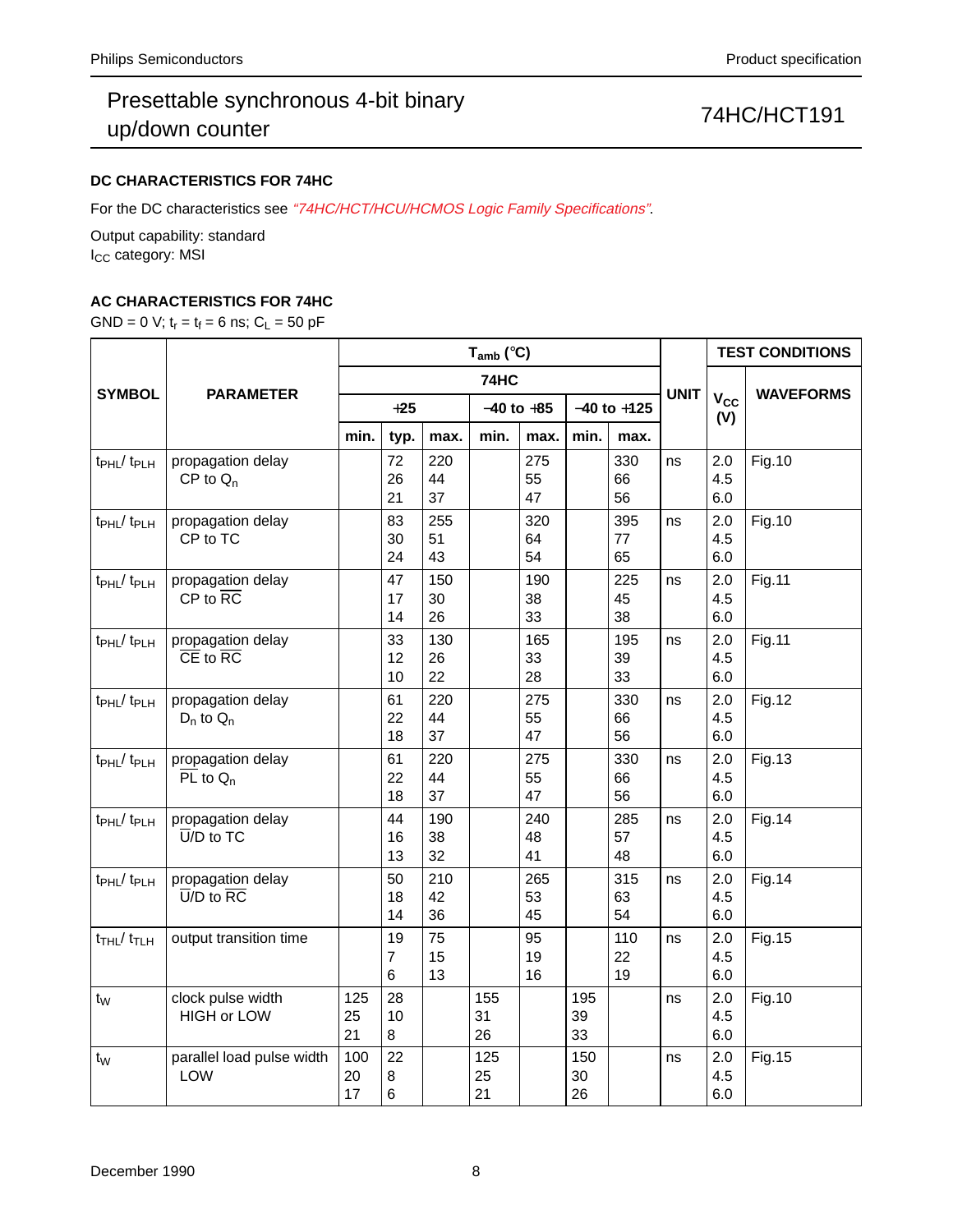|                  |                                                    |                                 |                          |      | $T_{amb}$ (°C)        |      | <b>TEST CONDITIONS</b> |      |             |                                 |                  |
|------------------|----------------------------------------------------|---------------------------------|--------------------------|------|-----------------------|------|------------------------|------|-------------|---------------------------------|------------------|
|                  |                                                    |                                 |                          |      | 74HC                  |      |                        |      |             |                                 |                  |
| <b>SYMBOL</b>    | <b>PARAMETER</b>                                   | $+25$                           |                          |      | $-40$ to $+85$        |      | $-40$ to $+125$        |      | <b>UNIT</b> | $\mathsf{v}_\mathsf{cc}$<br>(V) | <b>WAVEFORMS</b> |
|                  |                                                    | min.                            | typ.                     | max. | min.                  | max. | min.                   | max. |             |                                 |                  |
| t <sub>rem</sub> | removal time<br>$\overline{PL}$ to $\overline{CP}$ | 35<br>7<br>6                    | 8<br>3<br>$\overline{2}$ |      | 45<br>9<br>8          |      | 55<br>11<br>9          |      | ns          | 2.0<br>4.5<br>6.0               | <b>Fig.15</b>    |
| $t_{\rm su}$     | set-up time<br>$\overline{U}/D$ to $\overline{CP}$ | 205<br>41<br>35                 | 50<br>18<br>14           |      | 255<br>51<br>43       |      | 310<br>62<br>53        |      | ns          | 2.0<br>4.5<br>6.0               | <b>Fig.17</b>    |
| $t_{\rm su}$     | set-up time<br>$D_n$ to $\overline{PL}$            | 100<br>20<br>17                 | 19<br>7<br>6             |      | 125<br>25<br>21       |      | 150<br>30<br>26        |      | ns          | 2.0<br>4.5<br>6.0               | Fig. 16          |
| $t_{\rm su}$     | set-up time<br>$\overline{CE}$ to $\overline{CP}$  | 140<br>28<br>24                 | 44<br>16<br>13           |      | 175<br>35<br>30       |      | 210<br>42<br>36        |      | ns          | 2.0<br>4.5<br>6.0               | <b>Fig.17</b>    |
| $t_h$            | hold time<br>$\overline{U}/D$ to $\overline{CP}$   | $\mathbf 0$<br>$\mathbf 0$<br>0 | $-39$<br>$-14$<br>$-11$  |      | $\mathbf 0$<br>0<br>0 |      | 0<br>0<br>0            |      | ns          | 2.0<br>4.5<br>6.0               | <b>Fig.17</b>    |
| t <sub>h</sub>   | hold time<br>$D_n$ to $\overline{PL}$              | $\Omega$<br>0<br>0              | $-11$<br>$-4$<br>$-3$    |      | 0<br>0<br>0           |      | 0<br>0<br>0            |      | ns          | 2.0<br>4.5<br>6.0               | Fig. 16          |
| $t_h$            | hold time<br>$\overline{CE}$ to $\overline{CP}$    | $\mathbf 0$<br>0<br>$\mathbf 0$ | $-28$<br>$-10$<br>$-8$   |      | 0<br>0<br>0           |      | 0<br>0<br>0            |      | ns          | 2.0<br>4.5<br>6.0               | <b>Fig.17</b>    |
| $f_{\text{max}}$ | maximum clock pulse<br>frequency                   | 4.0<br>20<br>24                 | 11<br>33<br>39           |      | 3.2<br>16<br>19       |      | 2.6<br>13<br>15        |      | <b>MHz</b>  | 2.0<br>4.5<br>6.0               | Fig.10           |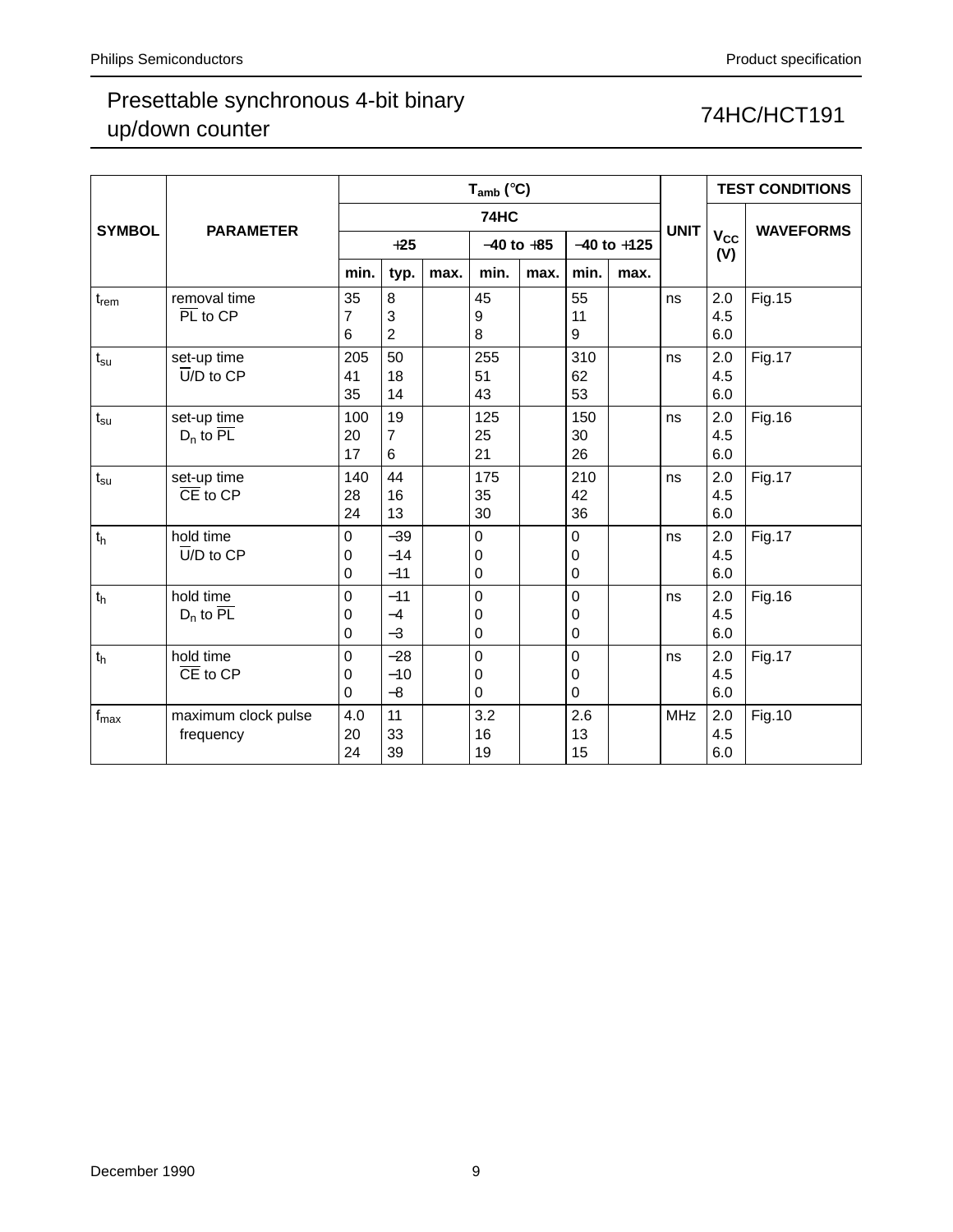### **DC CHARACTERISTICS FOR 74HCT**

For the DC characteristics see "74HC/HCT/HCU/HCMOS Logic Family Specifications".

Output capability: standard I<sub>CC</sub> category: MSI

### **Note to HCT types**

The value of additional quiescent supply current ( $\Delta I_{CC}$ ) for a unit load of 1 is given in the family specifications. To determine ∆I<sub>CC</sub> per input, multiply this value by the unit load coefficient shown in the table below.

| <b>INPUT</b> | UNIT LOAD COEFFICIENT |
|--------------|-----------------------|
|              | 0.5                   |
| םי           | 0.65                  |
| U/D          | 1.15                  |
| CE, PL       | 1.5                   |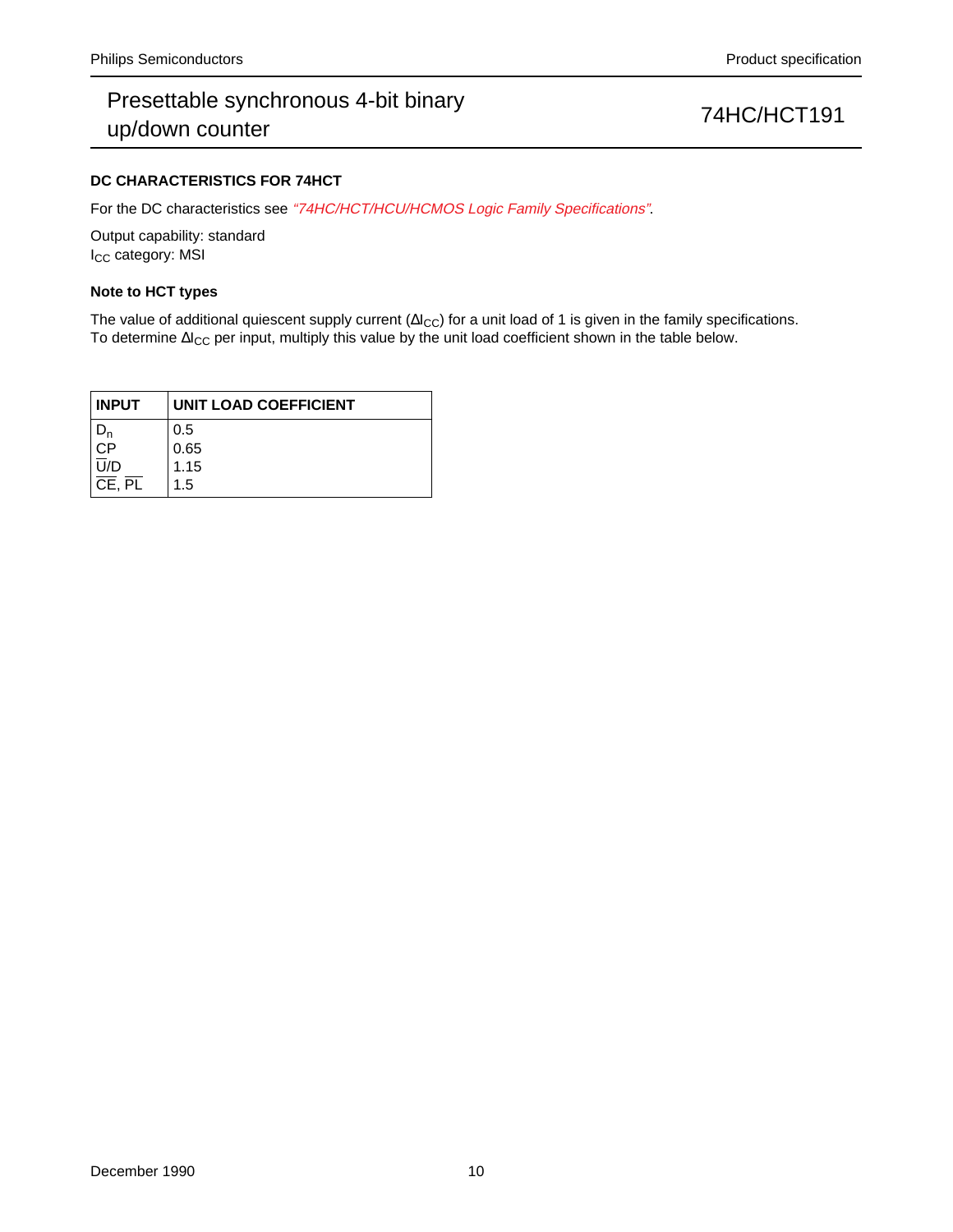### **AC CHARACTERISTICS FOR 74HCT**

GND = 0 V;  $t_r = t_f = 6$  ns;  $C_L = 50$  pF

|                                         |                                                          | $T_{amb}$ (°C)   |                |      |             |                |           |                 |             |                     | <b>TEST CONDITIONS</b> |
|-----------------------------------------|----------------------------------------------------------|------------------|----------------|------|-------------|----------------|-----------|-----------------|-------------|---------------------|------------------------|
|                                         |                                                          | 74HC             |                |      |             |                |           |                 | <b>UNIT</b> |                     |                        |
| <b>SYMBOL</b>                           | <b>PARAMETER</b>                                         |                  | $+25$          |      |             | $-40$ to $+85$ |           | $-40$ to $+125$ |             | $V_{\rm CC}$<br>(V) | <b>WAVEFORMS</b>       |
|                                         |                                                          | min.             | typ.           | max. | min.        | max.           | min.      | max.            |             |                     |                        |
| t <sub>PHL</sub> /t <sub>PLH</sub>      | propagation delay<br>$CP$ to $Q_n$                       |                  | 26             | 48   |             | 60             |           | 72              | ns          | 4.5                 | <b>Fig.10</b>          |
| t <sub>PHL</sub> /t <sub>PLH</sub>      | propagation delay<br>CP to TC                            |                  | 32             | 51   |             | 64             |           | 77              | ns          | 4.5                 | <b>Fig.10</b>          |
| t <sub>PHL</sub> / t <sub>PLH</sub>     | propagation delay<br>$CP$ to $\overline{RC}$             |                  | 19             | 35   |             | 44             |           | 53              | ns          | 4.5                 | <b>Fig.11</b>          |
| t <sub>PHL</sub> / t <sub>PLH</sub>     | propagation delay<br>$\overline{CE}$ to $\overline{RC}$  |                  | 19             | 33   |             | 41             |           | 50              | ns          | 4.5                 | <b>Fig.11</b>          |
| t <sub>PHL</sub> /t <sub>PLH</sub>      | propagation delay<br>$D_n$ to $Q_n$                      |                  | 22             | 44   |             | 55             |           | 66              | ns          | 4.5                 | <b>Fig.12</b>          |
| t <sub>PHL</sub> / t <sub>PLH</sub>     | propagation delay<br>$\overline{PL}$ to $Q_n$            |                  | 27             | 46   |             | 58             |           | 69              | ns          | 4.5                 | <b>Fig.13</b>          |
| t <sub>PHL</sub> / t <sub>PLH</sub>     | propagation delay<br>$\overline{U}/D$ to TC              |                  | 23             | 45   |             | 56             |           | 68              | ns          | 4.5                 | <b>Fig.14</b>          |
| t <sub>PHL</sub> / t <sub>PLH</sub>     | propagation delay<br>$\overline{U}/D$ to $\overline{RC}$ |                  | 24             | 45   |             | 56             |           | 68              | ns          | 4.5                 | <b>Fig.14</b>          |
| $t$ <sub>THL</sub> / $t$ <sub>TLH</sub> | output transition time                                   |                  | $\overline{7}$ | 15   |             | 19             |           | 22              | ns          | 4.5                 | Fig. 15                |
| $t_{\rm W}$                             | clock pulse width<br><b>HIGH or LOW</b>                  | 16               | 9              |      | 20          |                | 24        |                 | ns          | 4.5                 | <b>Fig.10</b>          |
| $t_W$                                   | parallel load pulse width<br>LOW                         | 22               | 11             |      | 28          |                | 33        |                 | ns          | 4.5                 | <b>Fig.15</b>          |
| $t_{rem}$                               | removal time<br>$\overline{PL}$ to $\overline{CP}$       | $\overline{7}$   | $\mathbf{1}$   |      | 9           |                | 11        |                 | ns          | 4.5                 | <b>Fig.15</b>          |
| $t_{\rm su}$                            | set-up time<br>$\overline{U}/D$ to $CP$                  | 41               | 20             |      | 51          |                | 62        |                 | ns          | 4.5                 | <b>Fig.17</b>          |
| $t_{\rm su}$                            | set-up time<br>$D_n$ to PL                               | 20               | 9              |      | 25          |                | 30        |                 | ns          | 4.5                 | Fig. 16                |
| $\mathfrak{t}_{\text{su}}$              | set-up time<br>$\overline{CE}$ to $\overline{CP}$        | 30               | 18             |      | 38          |                | 45        |                 | ns          |                     | 4.5   Fig.17           |
| $t_h$                                   | hold time<br>$\overline{U}/D$ to $\overline{CP}$         | $\mathsf 0$      | $-18$          |      | $\mathbf 0$ |                | $\pmb{0}$ |                 | ns          | 4.5                 | Fig. 17                |
| $t_h$                                   | hold time<br>$D_n$ to $\overline{PL}$                    | $\mathbf 0$      | $-5$           |      | $\mathbf 0$ |                | $\pmb{0}$ |                 | ns          | 4.5                 | Fig. 16                |
| t <sub>h</sub>                          | hold time<br>$\overline{CE}$ to $\overline{CP}$          | $\boldsymbol{0}$ | $-10$          |      | $\mathbf 0$ |                | $\pmb{0}$ |                 | ns          | 4.5                 | Fig. 17                |
| $f_{\sf max}$                           | maximum clock pulse<br>frequency                         | 20               | 33             |      | 16          |                | 13        |                 | MHz         | 4.5                 | <b>Fig.10</b>          |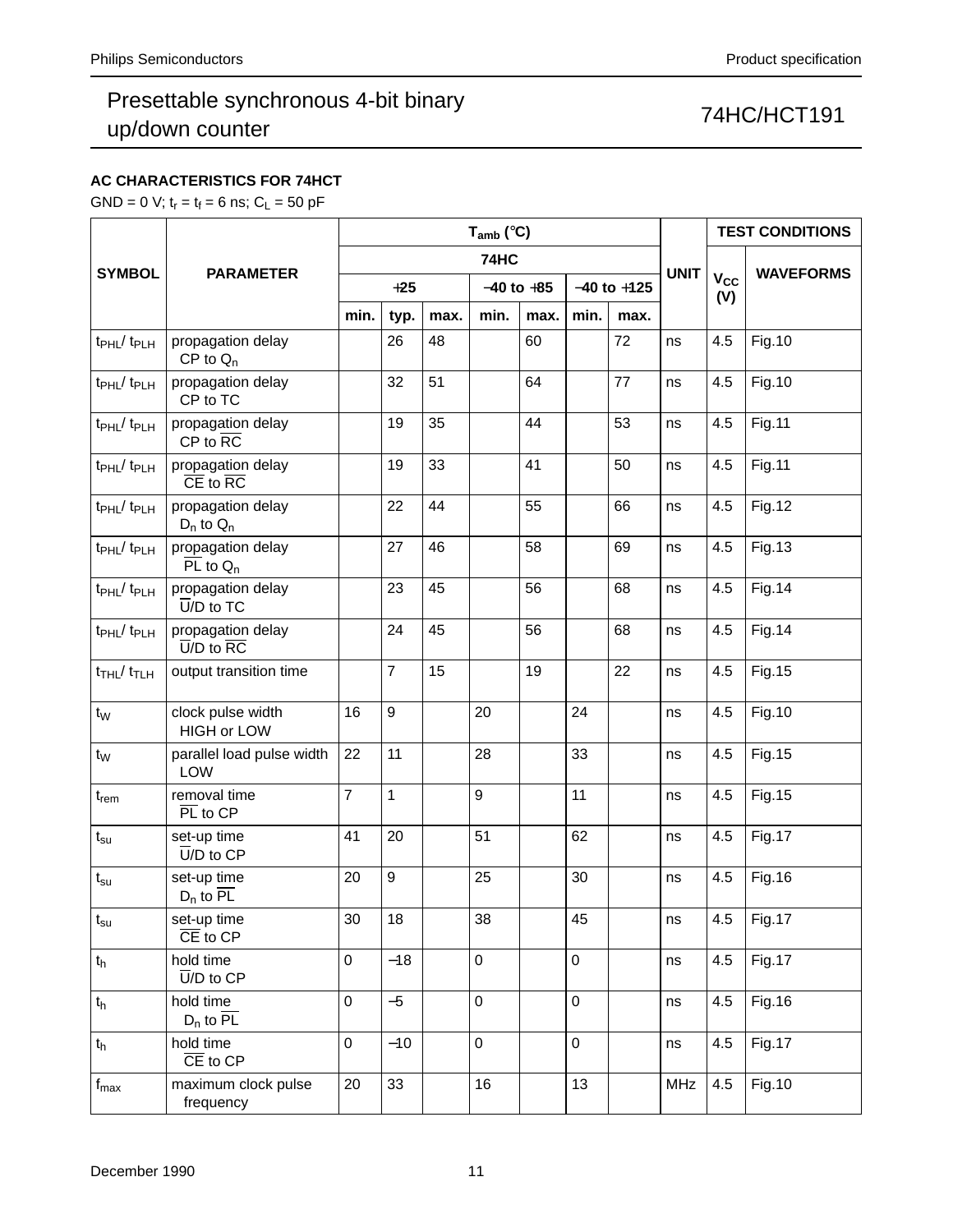### **AC WAVEFORMS**







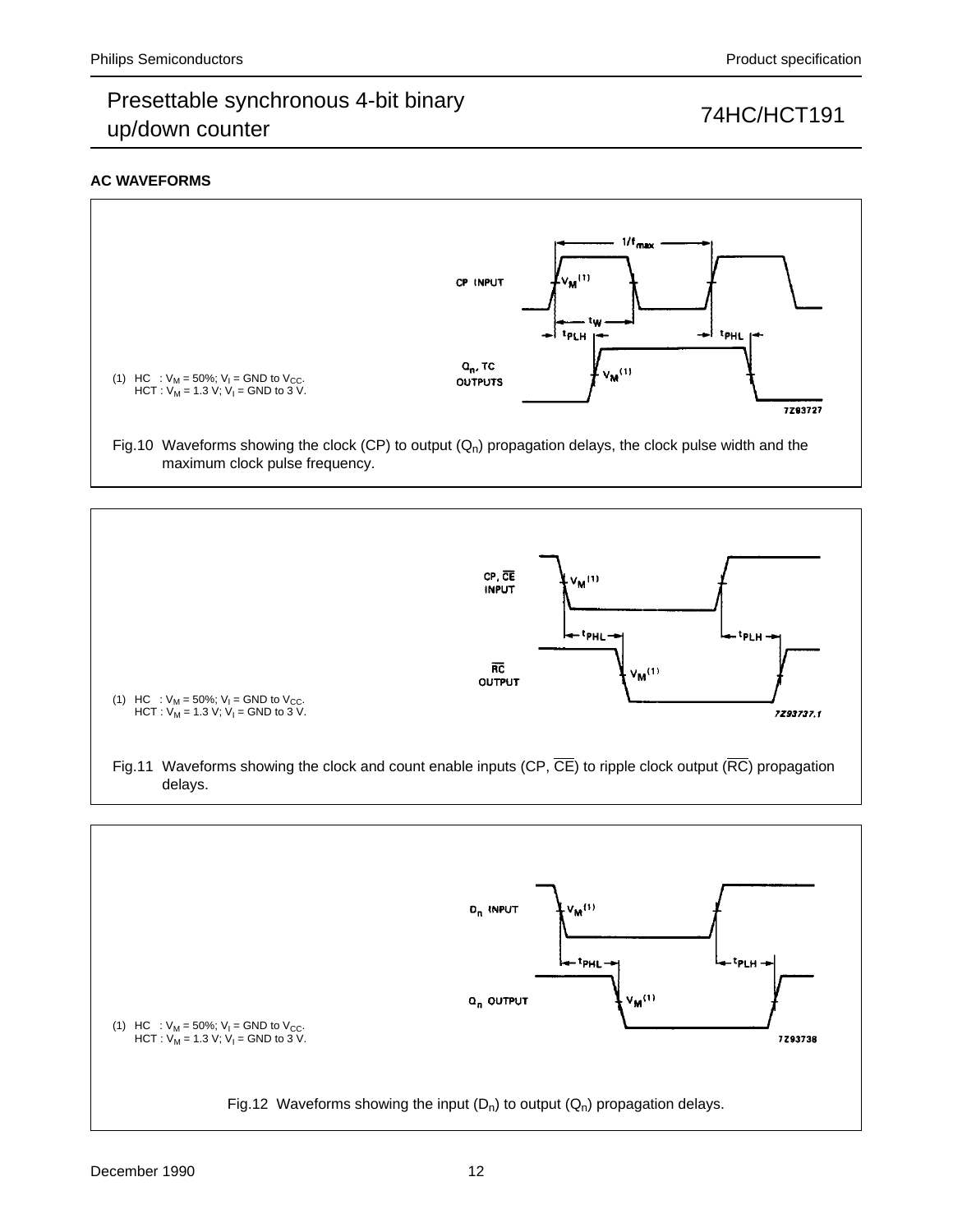## Presettable synchronous 4-bit binary up/down counter The Counter Counter 1 and 24HC/HCT191